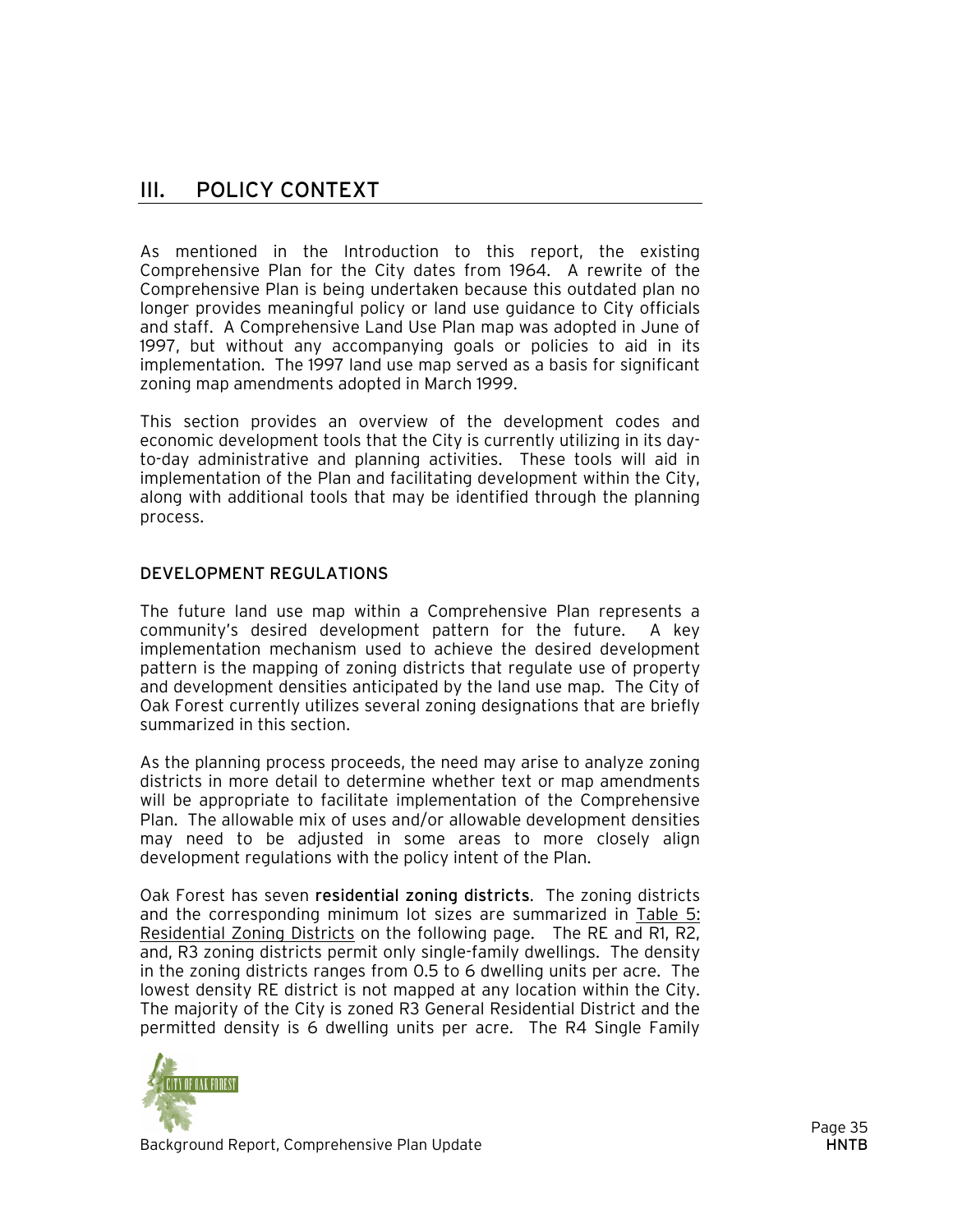Residential District includes a few parcels along 149<sup>th</sup> Street and LeClaire Avenue; it was created for the purpose of permitting construction on legal nonconforming lots of record and to permit "lot splits" where each lot will meet all requirements of the zoning district. The R5 district permits a mix of dwelling units including single-, two-, and multi-family dwelling units, provided the density does not exceed 5.8 dwelling units per acre. The R6 Planned Multifamily Residential District permits a maximum density of 12 dwelling units per acre with a maximum building height of 35 feet.

# Table 5: Residential Zoning Districts

| <b>Residential District</b>           | Minimum Lot Size              |
|---------------------------------------|-------------------------------|
| RE Residential Estate District        | 87, 120 square feet (2 acres) |
| R1 Single Family Residential District | 10,000 square feet            |
| R2 Single Family Residential District | 8,125 square feet             |
| R3 Single Family Residential District | 7,200 square feet             |
| R4 Single Family Residential District | 7,200 square feet             |
| R5 Planned Residential District       | 7,500 square feet             |
| (permits                              |                               |
| R6 Planned Multi-Family Residential   | 3,600 square feet             |
| District                              |                               |

There are three commercial districts and a mixed use district. The commercial districts are as follows: B1 Local Commercial District, B2 General Business District, and B3 Planned Commercial District.

- The B1 district permits local commercial uses, and prohibits autooriented uses such as gas stations, drive-through facilities, auto repair, and auto sales. Outdoor sales and display are also not permitted within the B1 district. This district is mapped along 159<sup>th</sup> Street, between Cicero and Lorel Avenues, and includes the Metra station area. Mixed use developments that include residential dwelling units are permitted as conditional uses within the B1 district. There is not a maximum building height or density specified for this district, so presumably, a higher density transit oriented development (TOD) would be permitted within the B1 district in the station area. However, if the City hopes to create a pedestrian-oriented TOD, it may be desirable to establish a build-to line that requires buildings to be located up to the sidewalk, rather than setback 25 feet, which is the current B1 front yard setback requirement.
- The B2 General Commercial District permits a wider range of commercial uses, including "highway commercial activities." These include auto-oriented uses such as gas stations, autorepair and auto sales. This district also permits larger-scale

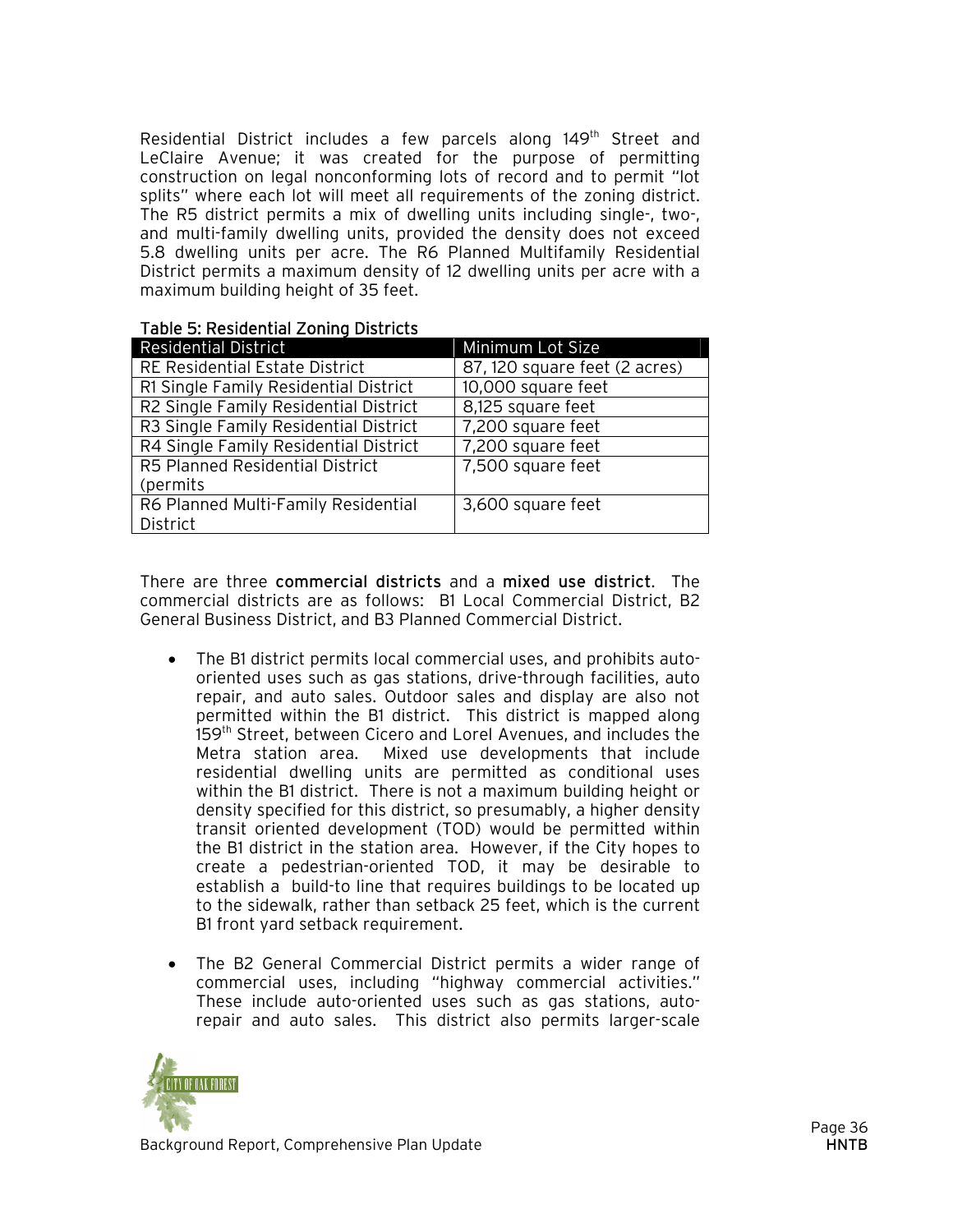shopping centers. This district is mapped at various locations, but primarily on the 159<sup>th</sup> Street frontage, west of Lorel Avenue.

- The B3 Planned Commercial District permits commercial development on major corridors where shallow lot depth had previously constrained redevelopment. Land assembly to the rear of properties is permitted, provided that a site plan for the proposed development is approved by the City Council. This district is located along Cicero Avenue. Uses in the B3 District are subject to the approval of the Community Development Director if they are proposed in an existing building. If newly developed properties are less than 20,000 square feet in size they do not require City Council approval (unless they are PUD). Properties over 20,000 square feet in size are subject to PZC and Council approval.
- The PMU Planned Mixed Use District permits buildings that are 12 stories in height and that contain a mix of commercial and residential uses, subject to approval by the City Council. However, this district is not currently utilized at any location in the City. The need for this district classification has been superceded somewhat by subsequent amendments to improve the flexibility of the B3 District.

Oak Forest has 2 industrial zoning districts, the M1 Manufacturing District and the M2 Heavy Manufacturing District. The M1 district is not currently utilized. The M2 zoning district accommodates existing manufacturing uses located along the I-57 frontage and just east of Harlem Avenue. Heavy industry that would generate major environmental impacts is prohibited.

Lastly, there is a SR Special Recreation District that specifically permits equestrian activities and related commercial activities, however this district is not mapped at any location in the City. It was created to accommodate the potential future annexation of the stables located at 167<sup>th</sup> Street and Lockwood Avenue.

City staff are currently preparing a major text amendment regarding the permitted, special and conditional uses within each district, to make them more comprehensive and in some cases more restrictive. These amendments are expected to be taken to the PZC for consideration in the spring of 2007.

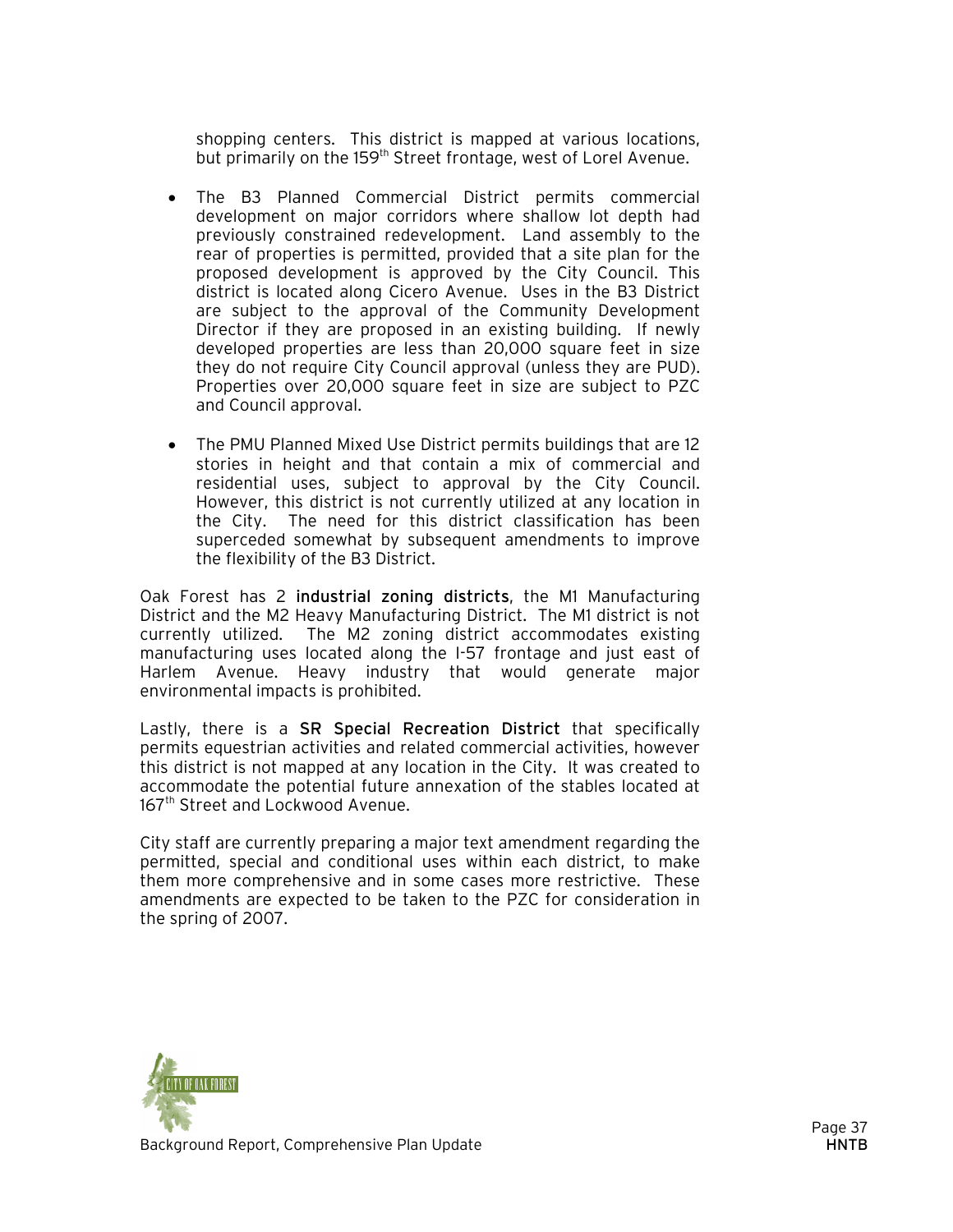# ECONOMIC DEVELOPMENT

The City has proactively focused on economic development, and has organizations and tools in place that will eventually aid in implementing aspects of the Comprehensive Plan. These tools and organizations are summarized below.

#### Oak Forest Chamber of Commerce

The Oak Forest Chamber of Commerce is an organization that serves the City's business community. Currently, the Chamber has more than 175 Oak Forest area professionals, businesses, organizations and government entities as members. The Chamber of Commerce office is located within City Hall. In addition to hosting monthly Chamber functions for its members, it also produces a monthly newsletter called the Oak Leaf. The Chamber organizes an annual Community Awareness Fair to introduce and market businesses to the community which draws over 2,500 attendees. In addition to the benefits it provides to it members, the organization also utilizes its dues to provide funding for business district enhancement and contributes to an Oak Forest High School scholarship for the students in their business organization. The Chamber is also currently working with the City to produce and distribute a new Community Handbook that will be available in the spring of 2007. This is planned to include a membership directory and other useful City and business information.

# Tax Increment Finance (TIF) Districts

The City has established three tax increment finance (TIF) districts, as indicated in Figure 9: TIF Districts on the following page. The tax revenue collected during the year prior to district creation is the "base" amount that continues to be distributed as before; the additional revenues generated within the districts are the "increment" set aside for district-specific initiatives. These "incremental" revenues can be used to assist with infrastructure, streetscape and other public improvements within the district. The presence of the TIF districts may aid in securing developer interest and investment in future projects likely to be identified during the planning process, as well as the implementation of additional public realm improvements that the Plan may identify as high priority for the community. TIF 1 only has four years remaining, and the City seeks to extend the life of the TIF for another 12 years. TIF 2 was created in order to connect TIF 1 to TIF 3. TIF 3 has 19 years left. Property within these TIF districts are located along 159<sup>th</sup> Street and Cicero Avenues.

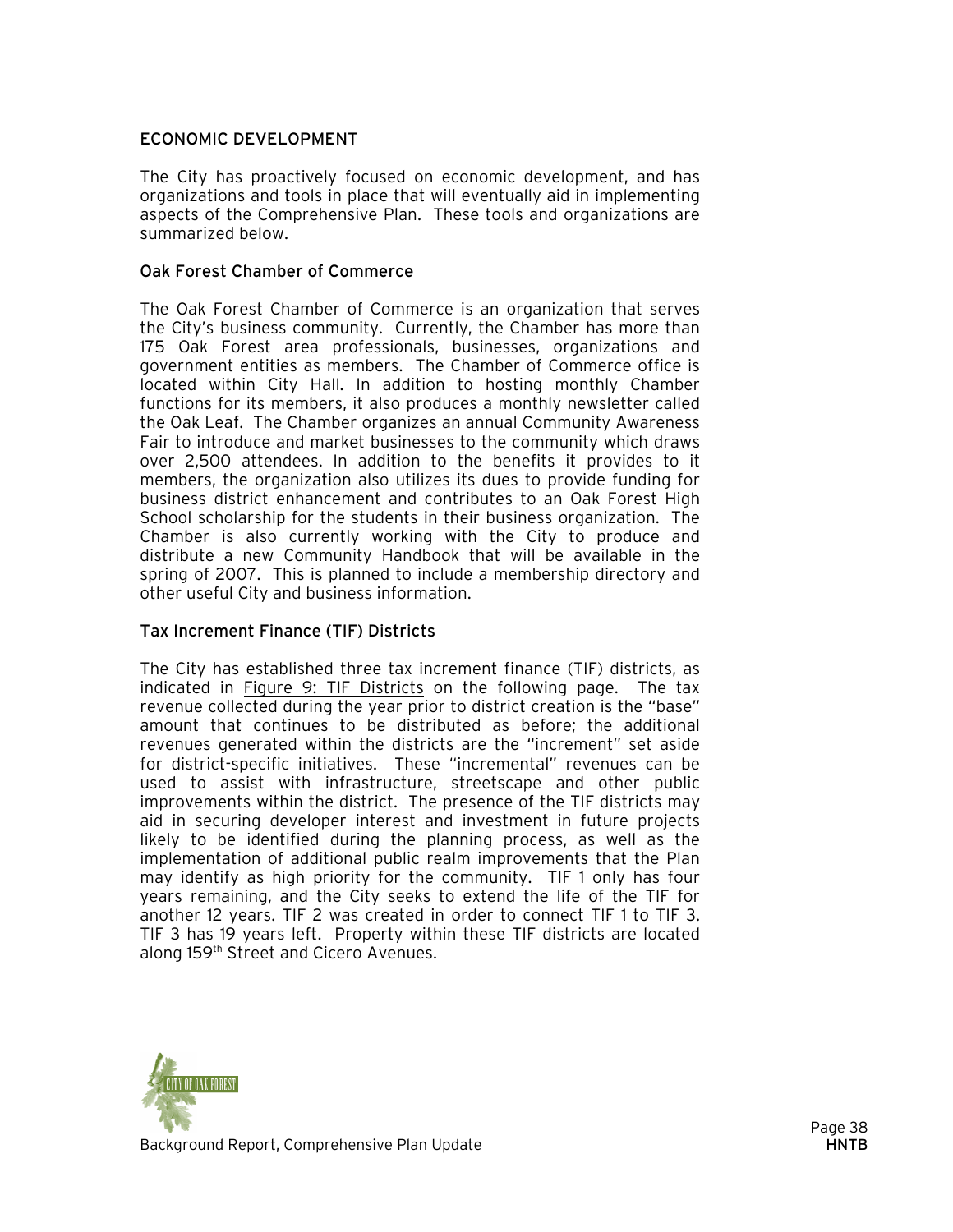

Figure 9: TIF Districts

Not to Scale

# Business Retention Program

The City Oak Forest has begun to identify new ways to maximize opportunities presented by the City of Oak Forest's established businesses. These businesses may be one of the best options for economic renewal. The City hopes to start an economic renewal program to ensure the survival and growth of existing businesses, learn the strengths of the local business climate, and identify the areas of the business community that need improvement. The intent of the program is to inventory the City of Oak Forest business community and then find ways to promote growth.

The Oak Forest Business Retention Program is a new program that will be undertaken by the City, but is still in its draft stages. The elements of the draft program have been identified as follows:

• Survey: A questionnaire for the business visitation team will be used to use obtain information on the needs of each business, the problems they face, and their plans to expand or reduce their operation.